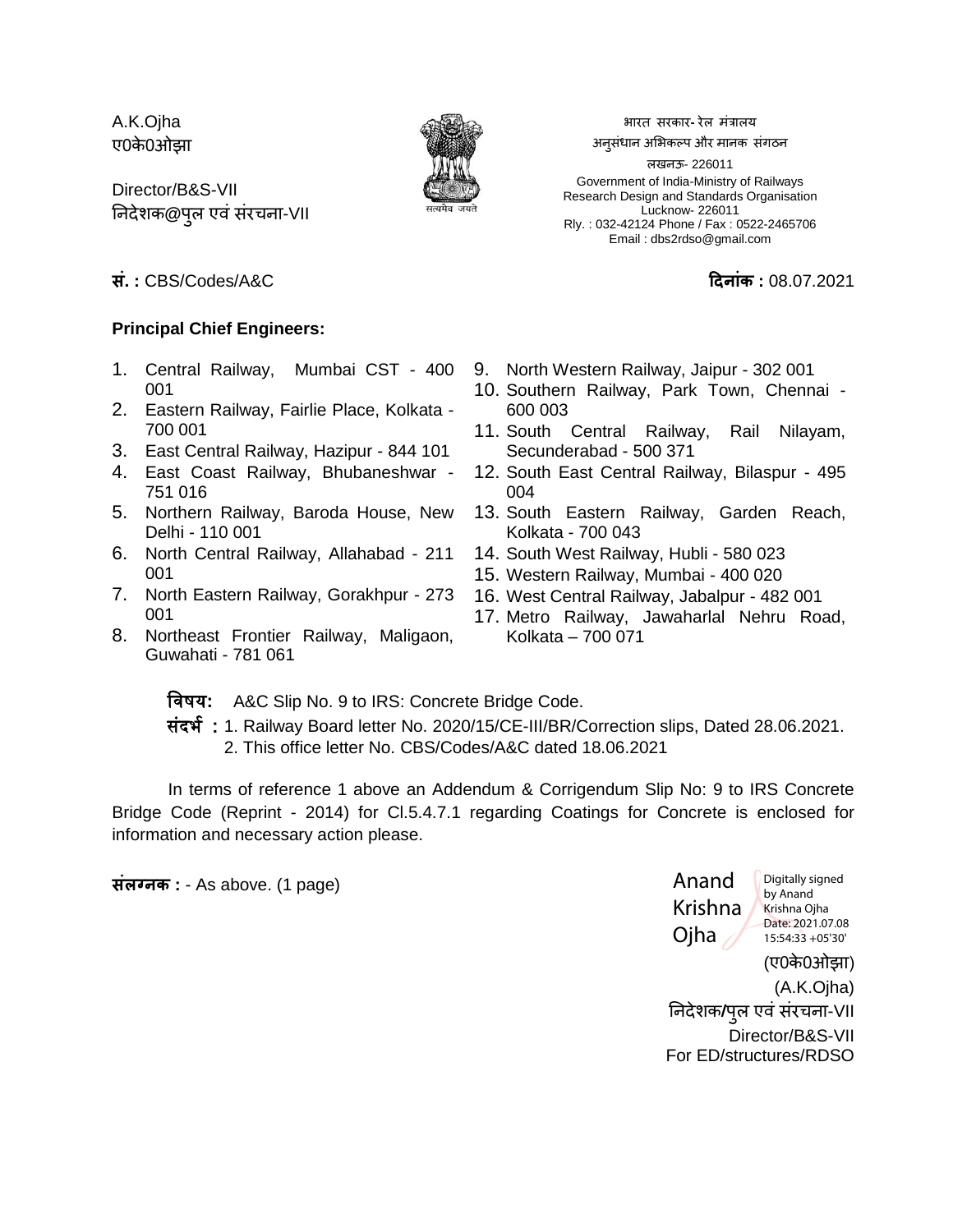## **प्रतिललपि:**

- **(A)** 1. Additional Member (Civil Engg.) Railway Board, Rail Bhawan, New Delhi 110001
	- 2. Additional Member (Works) Railway Board, Rail Bhawan, New Delhi 110001
	- 3. Principal Executive Director/Bridges, Railway Board, Rail Bhawan, New Delhi 110001
	- 4. Director, Indian Railway Institute of Civil Engg., Pune 411 001
	- 5. Executive Director Civil Engg./B&S, Railway Board, Rail Bhawan, Room No.140A, New Delhi - 110001
	- 6. General Manager (C), N. F. Railway, Maligaon, Guwahati 781001
	- 7. The Director General, National Academy of Indian Railways, Vadodara 390004

### **(B) The Chief Administrative Officer (Construction):**

- 1. Central Railway, Mumbai CST 400 001
- 2. Eastern Railway, Fairlie Place, Kolkata 700 001
- 3. East Central Railway, Mahendrughat, Patna (Bihar) 800 004
- 4. East Coast Railway, Bhubaneswar, (Orissa) 751 016
- 5. Northern Railway, Kashmere Gate, Delhi 110 006
- 6. USBRL Project, Northern Railway, Satyam Complex, Trikuta Nagar Extn., Jammu 180 020
- 7. North Central Railway, Allahabad, (U.P.) 211 001
- 8. North Eastern Railway, Gorakhpur 273 001
- 9. North Western Railway, Jaipur, (Rajasthan) 302 001
- 10. Southern Railway, Egmore, Chennai 600008
- 11. South Central Railway, DRM/Secunderabad Office Compound, Secunderabad -500 371
- 12. South Eastern Railway, Garden Reach, Kolkata 700043
- 13. South East Central Railway, Bilaspur 495 004
- 14. South Western Railway, No. 18 Miller Road, Bangalore, (Karnataka) 560046
- 15. Western Railway, Mumbai 400 020
- 16. West Central Railway, Jabalpur (M.P.) 482 001
- 17. North Frontier Railway, Maligaon, Guwahati 781011
- 18. CAO/ERS, Southern Railway, Ernakulam, Kerala 682506
- 19. CAO/North Frontier Railway-I, II, III, Maligaon, Guwahati 781011
- 20. CAO/ERS, Southern Railway, Ernakulam, Kerala 682506

## **(C) Chief Bridge Engineers:**

- 1. Central Railway, Mumbai CST- 400 001
- 2. Eastern Railway, Fairlie Place, Kolkata 700 001
- 3. East Central Railway, Hazipur 844 101
- 4. East Coast Railway, Bhubaneshwar 751 016
- 5. Northern Railway, Baroda House, New Delhi 110 001
- 6. North Central Railway, Allahabad 211 001
- 7. North Eastern Railway, Gorakhpur 273 001
- 8. Northeast Frontier Railway, Maligaon, Guwahati 781 061
- 9. North Western Railway, Jaipur 302 001
- 10. Southern Railway, Park Town, Chennai 600 003
- 11. South Central Railway, Rail Nilayam, Secunderabad 500 371
- 12. South East Central Railway, Bilaspur 495 004
- 13. South Eastern Railway, Garden Reach, Kolkata-700 043
- 14. South West Railway, Hubli 580 023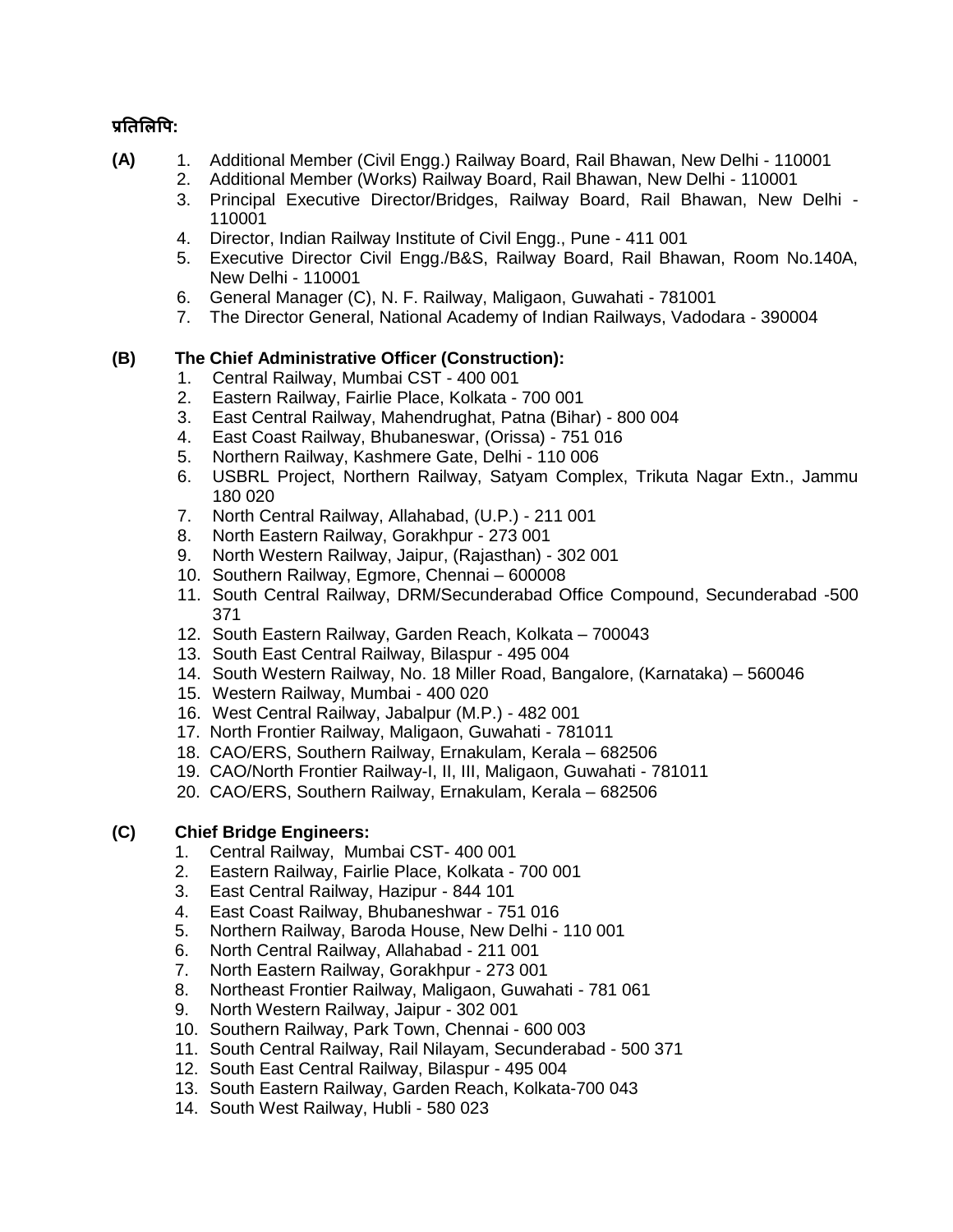- 15. Western Railway, Mumbai 400 020
- 16. West Central Railway, Jabalpur 482 001
- 17. Metro Railway, Kolkata 700071

#### **(D) Commissioner of Railway Safety:**

- 1. Chief Commissioner of Railway Safety, N.E. Railway Office Compound, Ashok Marg, Lucknow – 226002
- 2. Central Circle, 2nd Floor, Churchgate Station Building Mumbai 400020
- 3. Eastern Circle, Multistoreyed Building of Eastern Railway, 12th Floor, Strand Road, Kolkata - 700001
- 4. Northern Circle, near Centre for Railway Information System, Safdarjung Railway Station, New Delhi - 110021
- 5. North Eastern Circle, DRM Compound, Northern Railway, Hazratganj, Lucknow 226001
- 6. Northeast Frontier Circle, 12 Strand Road, Multistoryed Building of Eastern Railway, Kolkata - 700001
- 7. Southern Circle, 7 Seshadri Road, Gandhi Nagar, Bangalore 560009
- 8. South Central Circle, Opp. Rail Nilayam, Sarojini Devi Road, Secunderabad 500 071
- 9. South Eastern Circle, 14 Strand Road, Multistoryed Building of Eastern Railway, Kolkata-700001
- 10. Western Circle, 2nd Floor, Churchgate Station Building Annexe, Maharishi Karve Road, Mumbai-400020.

#### **(E) Railway PSUs & Others:**

- 1. The Managing Director, RITES LTD, RITES Bhawan, Plot No.1, Sect.29, Gurgaon (Haryana) - 122001
- 2. The Managing Director, IRCON, Palika Bhawan, Sector-XIII, R.K. Puram, New Delhi 110066
- 3. The Chairman & Managing Director, Konkan Railway Corporation Ltd., Belapur Bhavan, Plot No. 6, Sector-II CBD Belapur, Navi Mumbai - 400 614
- 4. The Managing Director, Rail Vikas Nigam Ltd., Ist floor, August Kranti Bhawan, Bhikaji Coma Place, Africa Road, R.K. Puram, New Delhi - 110 016
- 5. The Managing Director, DFCCIL, 5th Floor, Pragati Maidan, Metro Station Building Complex New Delhi - 110001
- 6. The General Manager, Delhi Metro Rail Corporation Ltd., NBCC Place, Bhishma Pitamah Marg, Pragati Vihar, New Delhi - 110003



(ए0के0ओझा) (A.K.Ojha) ननदेशक**/**ऩऱु एवंसंरचना-VII Director/B&S-VII For ED/structures/RDSO